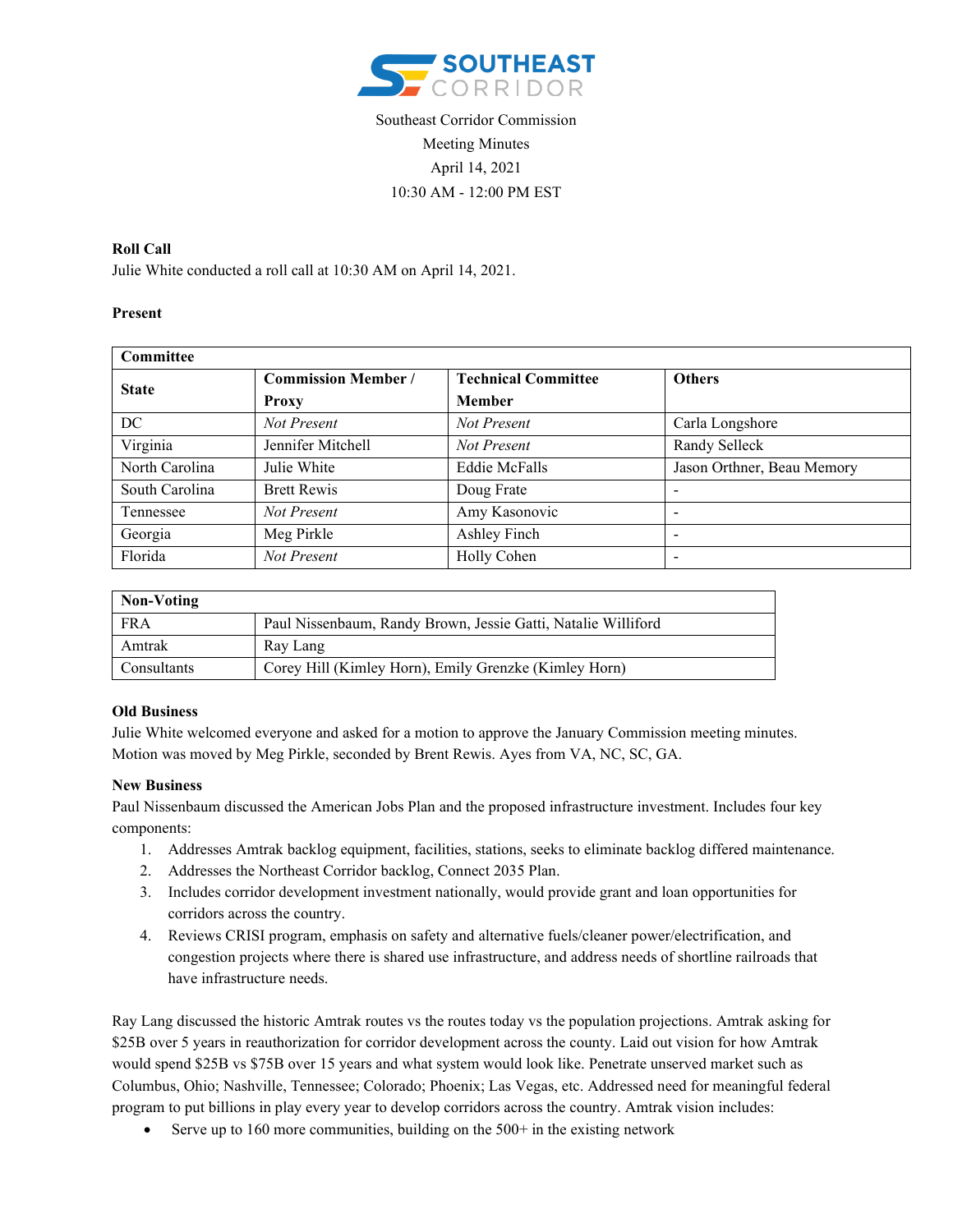- Multiple daily trips in 15 more states
- Up to 30+ potential new routes
- Up to  $20+$  existing routes with more trips
- 20 million more passengers than the 32 million served in FY 2019

Discussion with Paul Nissenbaum about challenging SEC—northeast corridor got with Amtrak and put together capital plan, what is the right way to build out corridor. How can SEC buildout long term, regional based approach to instill collaboration across state lines?

Emily Grenzke presented on the Economic Benefits of Rail Study. Review of the technical report, executive summary, and one-pager. Julie asked for a motion to adopt and publish Economic Benefits of Rail Study documents on the website. Jennifer mad a motion, Meg seconded. Ayes from VA, NC, SC, GA.

Sophy Chen provided update on the draft authorization language. Sophy provided draft language as potential placeholder if it is requested by Hill staffers. Hope to get federal funding, usure of where, potential for permanent staff, one or two people. Julie discussed what "skin in the game" might look like for each state, formulaic to match federal funds and potential for in-kind contributions. Discussions of state commitments and obligation. Asking for funding per year, for 5-8 years. Looking at potential bill in the fall or later.

Eddie McFalls discussed the Southeast Corridor Implementation Plan task. Mott MacDonald and Kimley Horn will be developing the report. Synthesis of different services and environmental documents and document ROW lessons learned. Eddie also provided a budget update, Implementation Plan is last item to obligate, \$325K, need to be thinking about how to continue work.

## **State Updates**

States presented on new or existing rail initiatives:

- **Washington, DC:** N/A
- **Virginia**: Announcement on March 30 with Sec. Buttigieg, CSX, and Amtrak about TRIV; completing ROW and track procurement now, going to board this week for approval. Starting update for state rail plan with stakeholder outreach beginning in May; VPRA announced hiring of DJ Stadler as Executive Director. VPRA will be staffing up over next few months.
- **North Carolina**: Won an FTA grant for \$900K to do TOD planning along the S-Line corridor. Full local match was provided by the communities along the line that wanted to do potential station area planning. Continuing efforts to acquire the S-Line. Working to identify incremental projects along the Raleigh to Richmond corridor. Coordinating the SOGR grant obligated for new fleet. Continuing work with CSX on CCX facility. Working on developing State Rail Plan
- **South Carolina**: Work underway on upstate express corridor, funded by \$25M BUILD grant that will add rail capacity to NS between Columbia and Inland Port Grier. Targeting for completion of 2023. Palmetto Railways has submitted an INFRA application to construct 23-mile line.
- **Tennessee**: Governor has proposed \$85M to help shortline freight rail community.
- **Georgia**: State rail plan has been submitted to FRA for review and approval. ATL to CLT is under legal review at FRA and hope to see approval soon.
- **Florida**: Gearing up for state rail plan update, initial conversations on strategy and players; working with brightline on ROW coordination.

## **Scheduling of Next Meeting**

The July 14, 10:30 AM meeting date/time was approved.